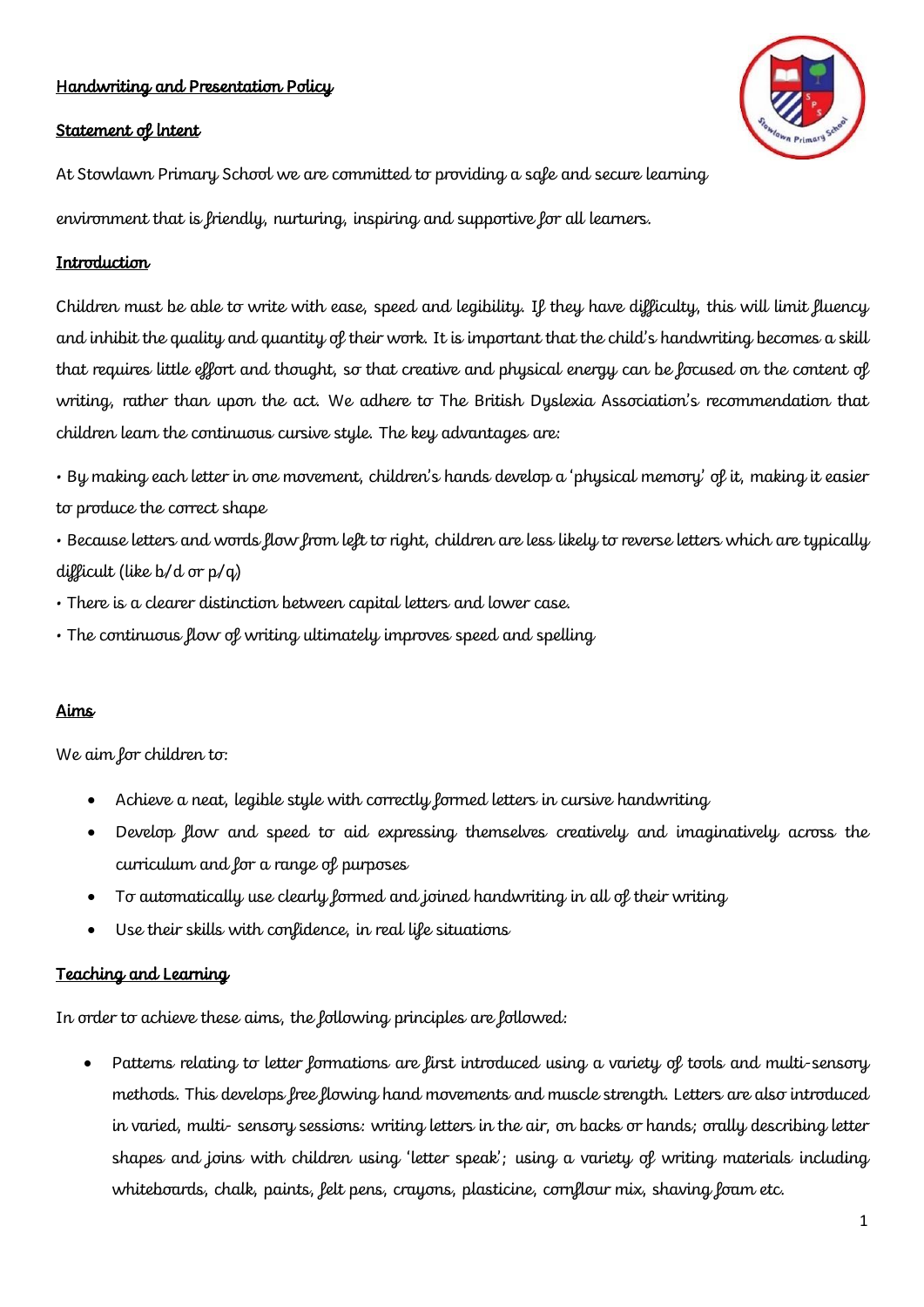- The cursive font, with lead-ins, is taught as a specific skill, each day for around 10 minutes, with additional, individual or group practise where necessary.
- Correct pencil hold and letter formation are taught from the beginning and handwriting is frequently linked with spelling.
- When marking or writing comments, members of staff use cursive handwriting as appropriate.
- Teachers model cursive script on IWB, whiteboards, flip charts etc.
- Displays around the school and classroom should model clear joined handwriting as well as other fonts.
- The cursive font should be displayed in classrooms to aid familiarity with the style.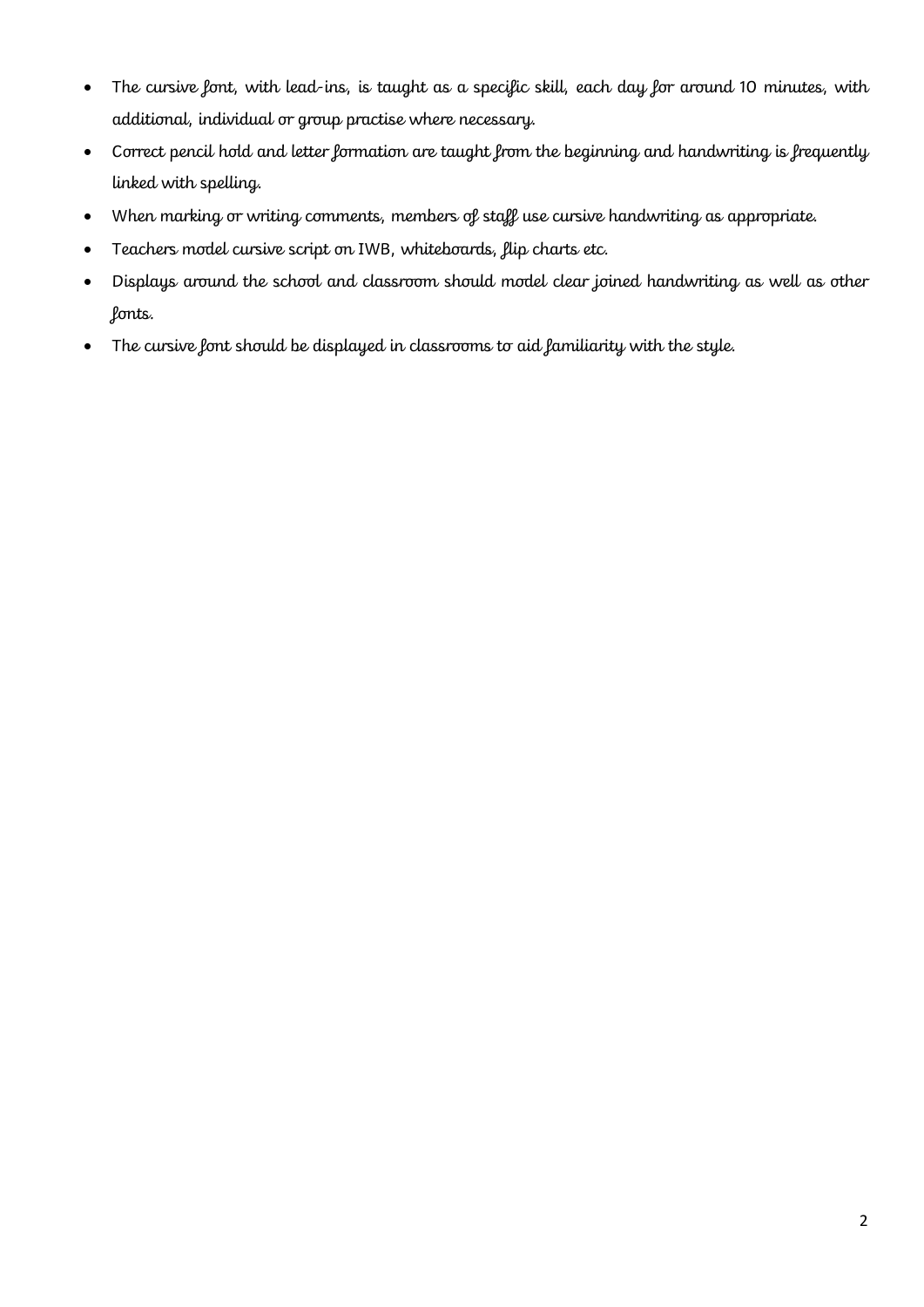# Handwriting Progression

Reception children are to take part in activities that develop fine and gross motor skills. The children are introduced to the cursive script and practise correct formation.

| Reception | Children are to take part in activities that develop fine and gross motor skills.           |
|-----------|---------------------------------------------------------------------------------------------|
|           |                                                                                             |
|           | The children are introduced to the pre-cursive script and may practise correct formation,   |
|           | however, there is not an expectation for them to routinely use pre-cursive script, as focus |
|           | should remain on accurate letter formation and recognition without additional markings that |
|           | may cause unnecessary confusion.                                                            |
| Year 1    | Children should be taught to:                                                               |
|           | Begin to form lower case letters in the correct direction, starting and finishing in the    |
|           | right place                                                                                 |
|           | Form capital letters                                                                        |
|           | Form digits 0-9                                                                             |
|           | Understand which letters belong to which handwriting "families" i.e. letters that are       |
|           | formed in similar ways, and to practise these.                                              |
|           |                                                                                             |
|           | The cursive script has a lead in and exit line that naturally encourages the                |
|           | children to join their handwriting. The children are to begin to join when they are         |
|           | ready.                                                                                      |
|           |                                                                                             |
| Year 2    | Children should be taught to:                                                               |
|           | Form lower case letters of the correct size relative to one another                         |
|           | Write capital letters and digits of the correct size, orientation and relationship to one   |
|           | another and to lower case letters.                                                          |
|           | Use spacing between words that reflects the size of the letters                             |
|           |                                                                                             |
|           | If they have not already done so, children should begin to join their handwriting and       |
|           | understand which letters, when adjacent to one another, are best left unjoined.             |
|           |                                                                                             |
|           | If and when the children are producing consistently formed, sized and joined                |
|           | handwriting, they may be granted a 'pen license' and encouraged to write in pen             |
|           | where appropriate. This will be at the discretion of the teacher.                           |
|           |                                                                                             |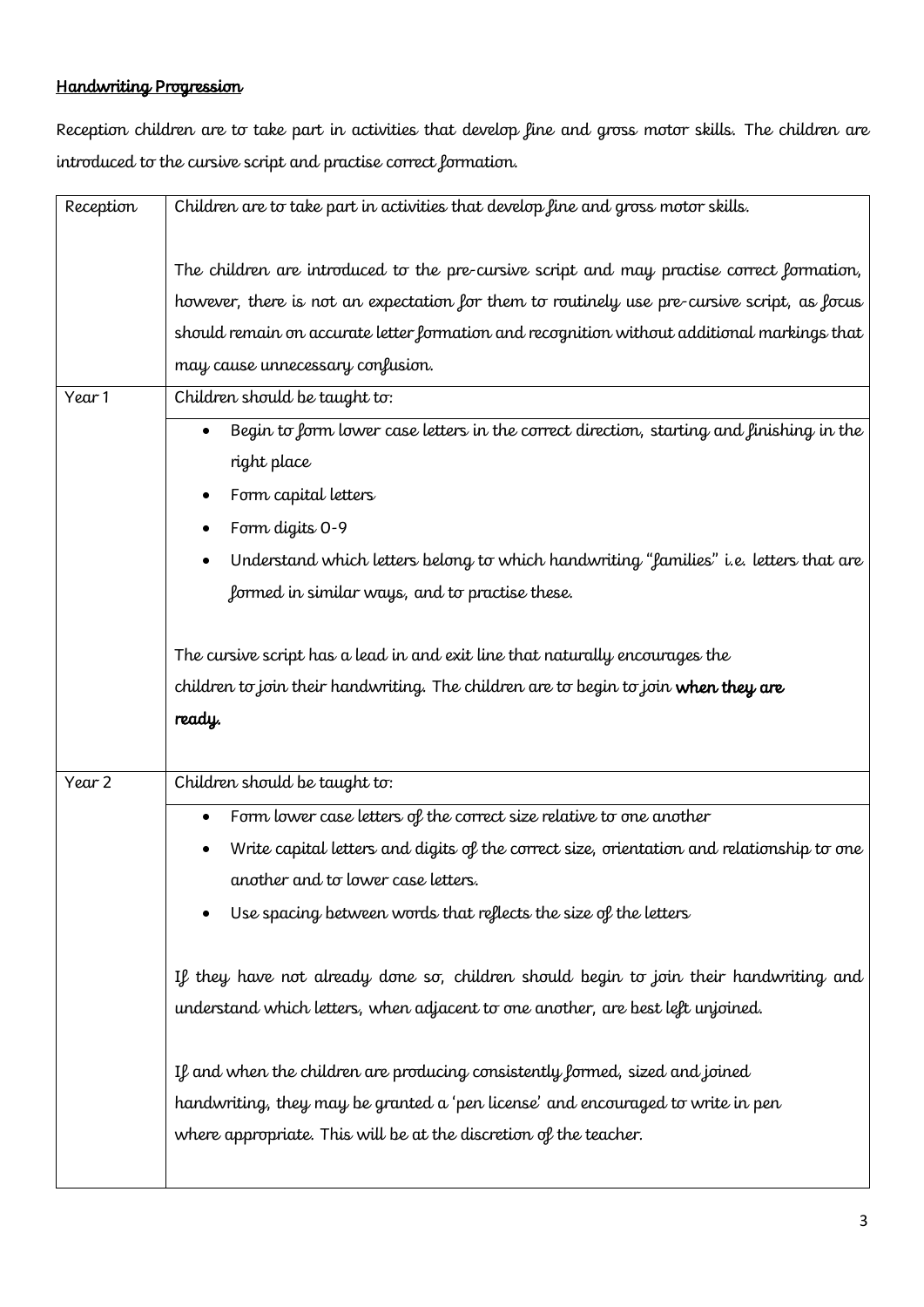| Year 3 | Children should be taught to:                                                            |
|--------|------------------------------------------------------------------------------------------|
| and    | Increase the legibility, consistency and quality of their handwriting e.g. ensuring that |
| Year 4 | the downstrokes of letters are parallel and equidistant and that lines of writing are    |
|        | spaced sufficiently so that the ascenders and descenders of letters do not touch         |
|        | When the children are producing consistently formed, sized and joined                    |
|        | handwriting, they should be granted a 'pen license' and encouraged to write in pen       |
|        | where appropriate. This will be at the discretion of the teacher.                        |
|        |                                                                                          |
|        |                                                                                          |
| Year 5 | Children should be taught to write legibly, fluently and with increasing speed by:       |
| and    | Choosing which shape of a letter to use when given choices and deciding whether or       |
| Year 6 | not to join specific letters                                                             |
|        | Choosing the right implement that is best suited for a task                              |

# Suggested techniques for teaching letter formation and joins

- Always model good handwriting
- Demonstrate formations
- Talk through the process
- Encourage children to verbalise the process
- Children form letters in the air, on parts of the body and on whiteboards
- Finger trace over tactile letters
- Write in sand with finger or a stick

# Basic structure of a handwriting session:

- Posture check: feet flat on the floor, back straight and touching the chair
- Teacher modelling
- Children practising independently with a teacher model, then from memory, where appropriate

# Provision for left-handed children

Left-handed children always sit on the left side of right-handed children, so their elbows don't bump and knock each other. They are encouraged to find a comfortable orientation for their paper, usually slightly to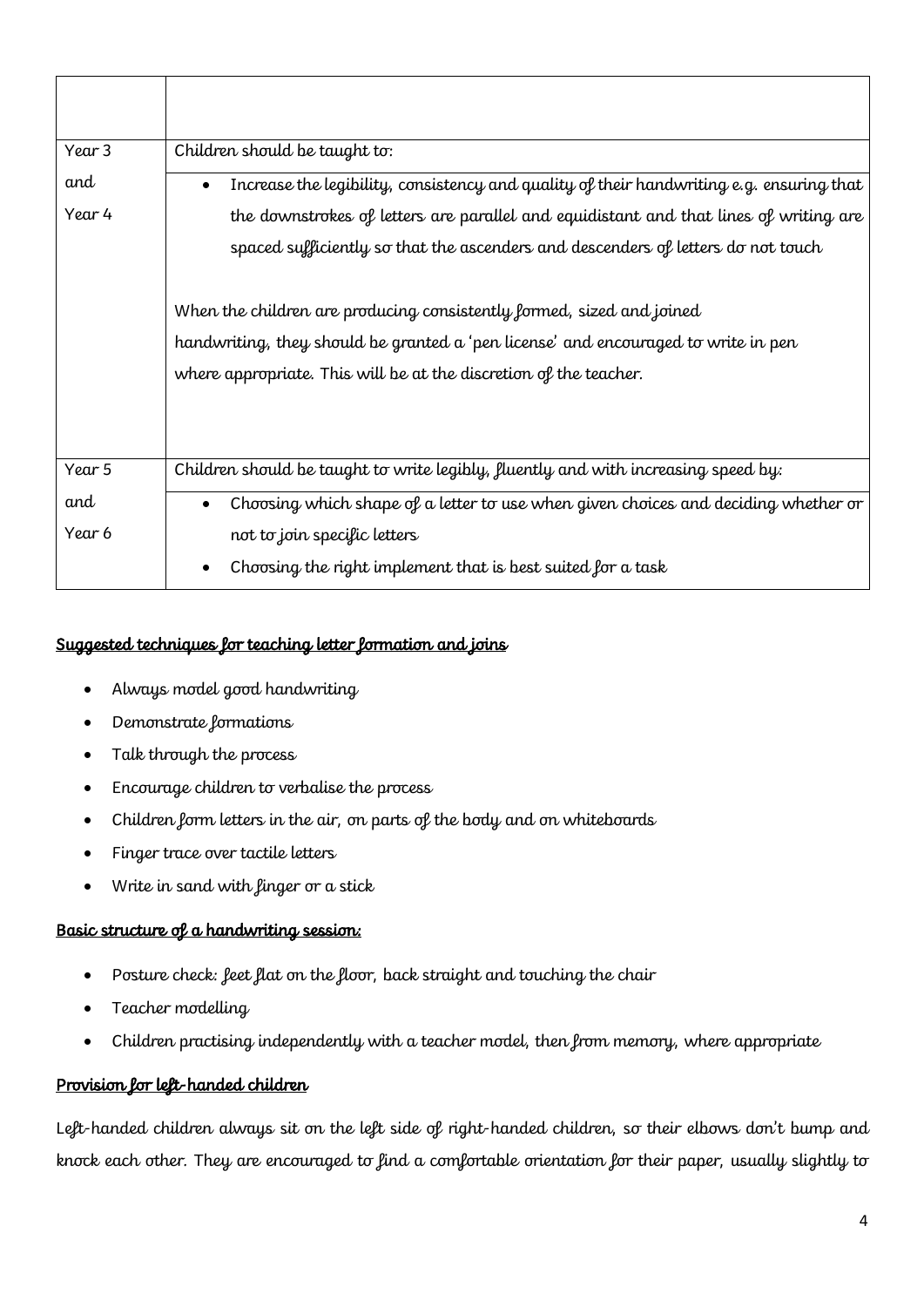the left centre of their body, and to have their fingers about 1.5cm from the point of their pencil. Pens appropriate for left-handed writers will be provided, to avoid smudging.

## Resources and writing materials

Children are given experience of a variety of writing tools. Handwriting pens (not biros) should be awarded to those who have achieved a consistent, cursive style. All children should write in black ink. The children are to practise their handwriting in their literacy book.

### Pupils with special educational needs or disabilities

The SENCO will provide resources for those who have difficulty with fine motor skills – pencil grips, fine motor control programmes and referrals, where necessary.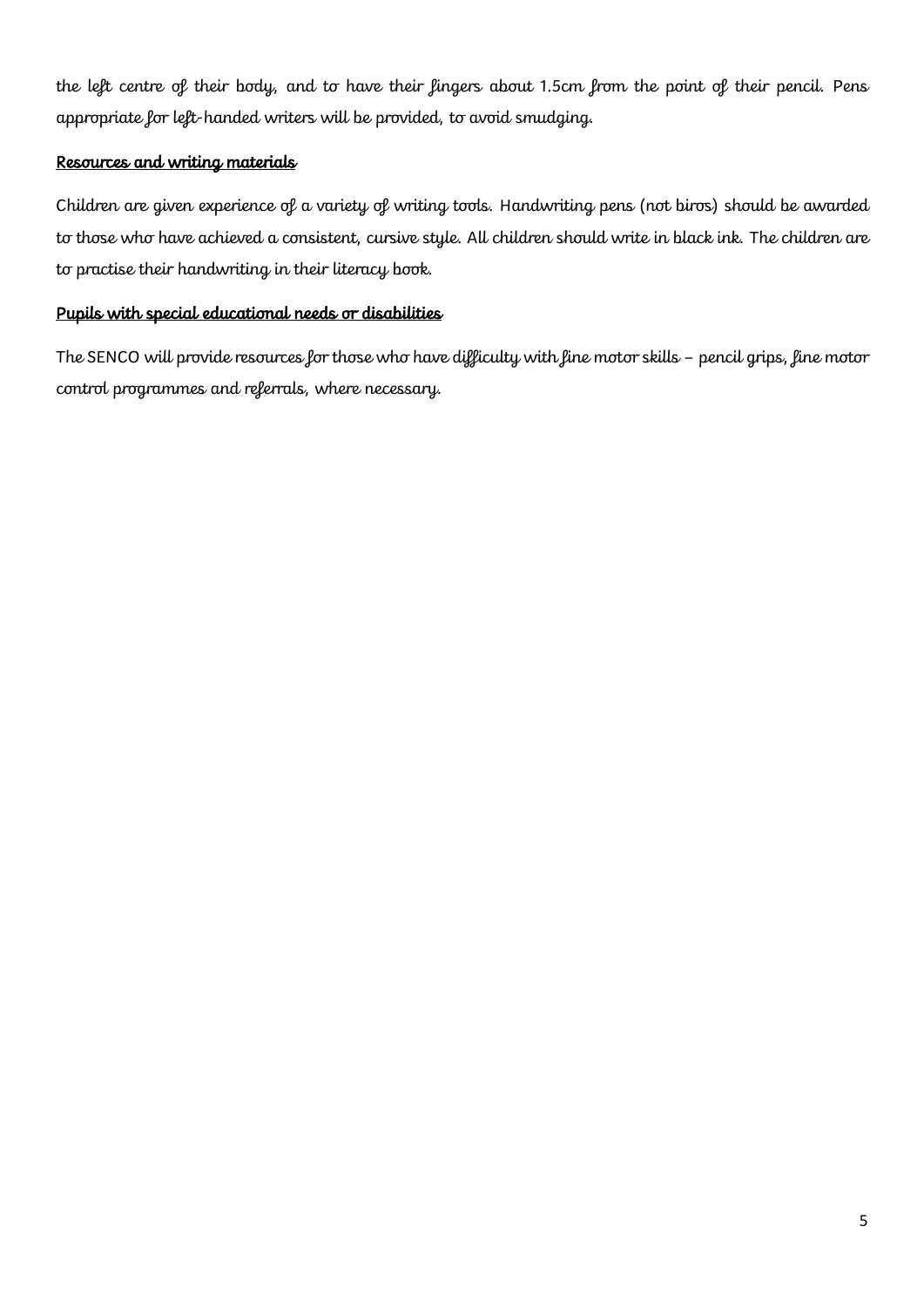## Presentation in KS1 and KS2

Pupils will learn that different levels of presentation are appropriate for different pieces of work and different circumstances. However, pupils are expected to:

- Use pencils, unless a teacher decides to award a handwriting pen (see page 7)
- Ensure pencils are sharpened for all lessons to aid a neat and fluent style
- Look after exercise books and not draw or scribble in or on them
- Increasingly plan their work to make it look attractive and well presented
- Not use writing or drawing media that is not approved or not lit lor purpose
- Use rulers to draw straight lines
- Set out, number and annotate work appropriately and as directed by the class teacher
- At appropriate times, pupils may be encouraged to experiment with alternative means of presenting their work for specific reasons, again, at the direction of the class teacher.
- Cross through mistakes or editing alterations with a single line, with a pen or pencil, whichever is being used. Erasers should only be used very occasionally and with the permission of a teacher.

### Maths Specific Presentation

- Short dates are to be used, for example: 10.02.2021
- A ruled margin down the left side of the page of 2 or 3 squares, dependent on square size
- All dates and L.O.s are to be underlined neatly using a ruler
- To use DUMTUMS model for structure Date. Underline. Miss a line. Title/L.O. Underline. Miss a line. Start my work.
- The large equals sign in formal calculations should also be written with a ruler
- Written work should utilise the 'one digit, one square' model, where possible
- There may be occasions, particularly in KS1, where children are provided with a pre-printed date and L.O. for sticking in their book, or these will feature on a pre-printed worksheet. However, worksheets must be used in moderation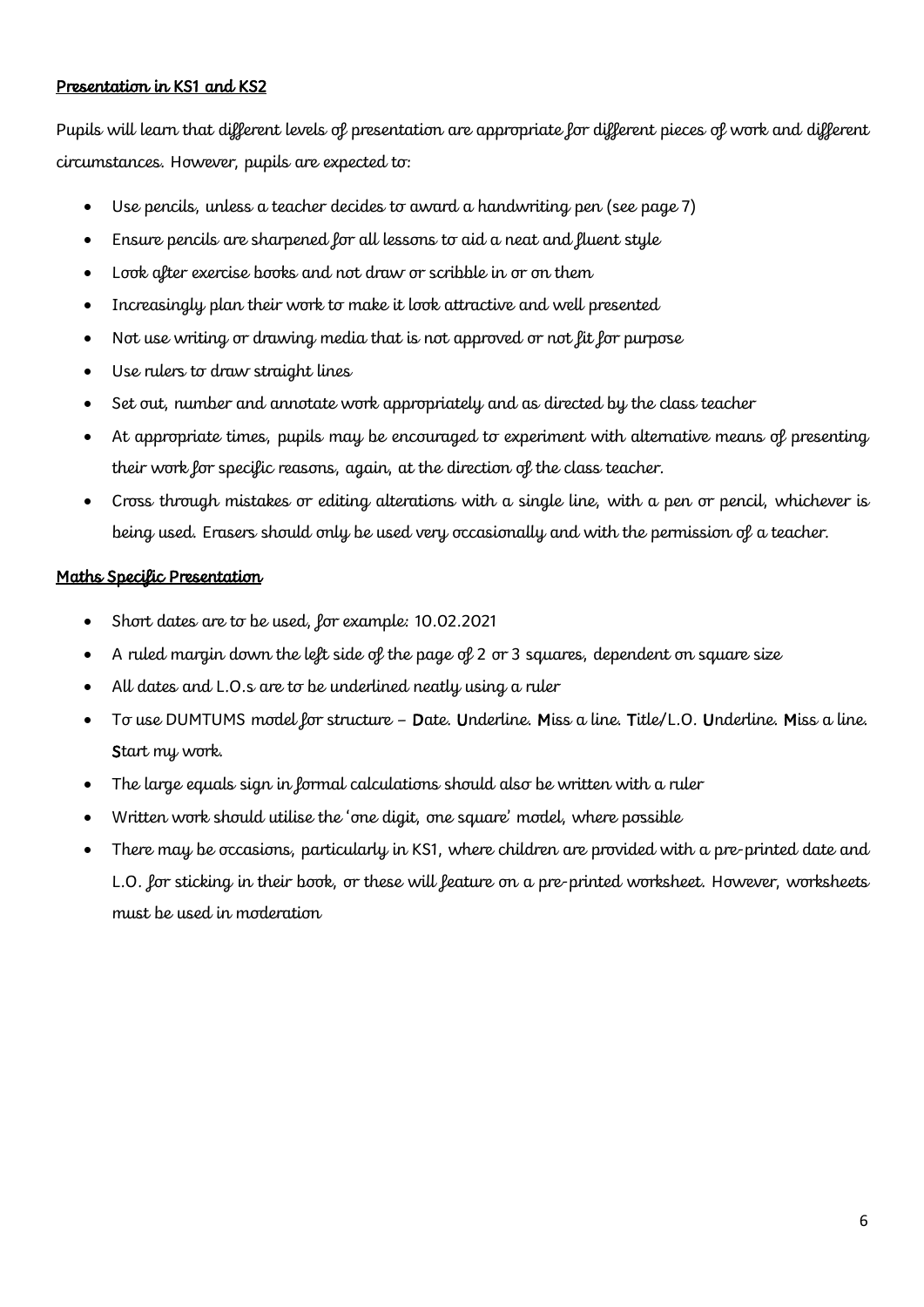## Literacy and Wider Curriculum

- A long date is to be used, when the teacher requires the child to write it, for example: Thursday  $12<sup>th</sup>$ December
- All dates and L.O.s are to be underlined neatly using a ruler
- To use DUMTUMS model for structure Date. Underline. Miss a line. Title/L.O. Underline. Miss a line. Start my work.
- There may be occasions, particularly in KS1, where children are provided with a pre-printed date and L.O. for sticking in their book, or these will feature on a pre-printed worksheet. However, worksheets must be used in moderation – children should be encouraged to write their date and L.O. when they can

### Handwriting Licences and Pens

At Stowlawn Primary School, when a child, irrespective of year group, can demonstrate a fluent, cursive and neat handwriting style, the class teacher may decide to award that child their handwriting pen licence. The child will be given their own handwriting pen and licence card to acknowledge this achievement. Children will then be allowed to use their handwriting pen for any written work - pencils must still be used for diagrams and drawing.

The teacher must judge the child's proficiency with a handwriting pen and make the judgement to award one, if they see fit. Pencils are far easier to correct mistakes and will enable children to practise their handwriting before being awarded a handwriting pen. If a child's handwriting deteriorates, the teacher may decide to ask the child to begin using a pencil again, in the short term, to allow them to improve to the previously agreed standard.



## Example licence:

#### Teachers are expected to:

- Ensure that classrooms are well equipped with the essential tools that will assist pupils to create work with a high presentational standard
- Organise the classroom in such a way that materials and resources are easily accessible and systems for their return and maintenance are robust (self- service classroom)